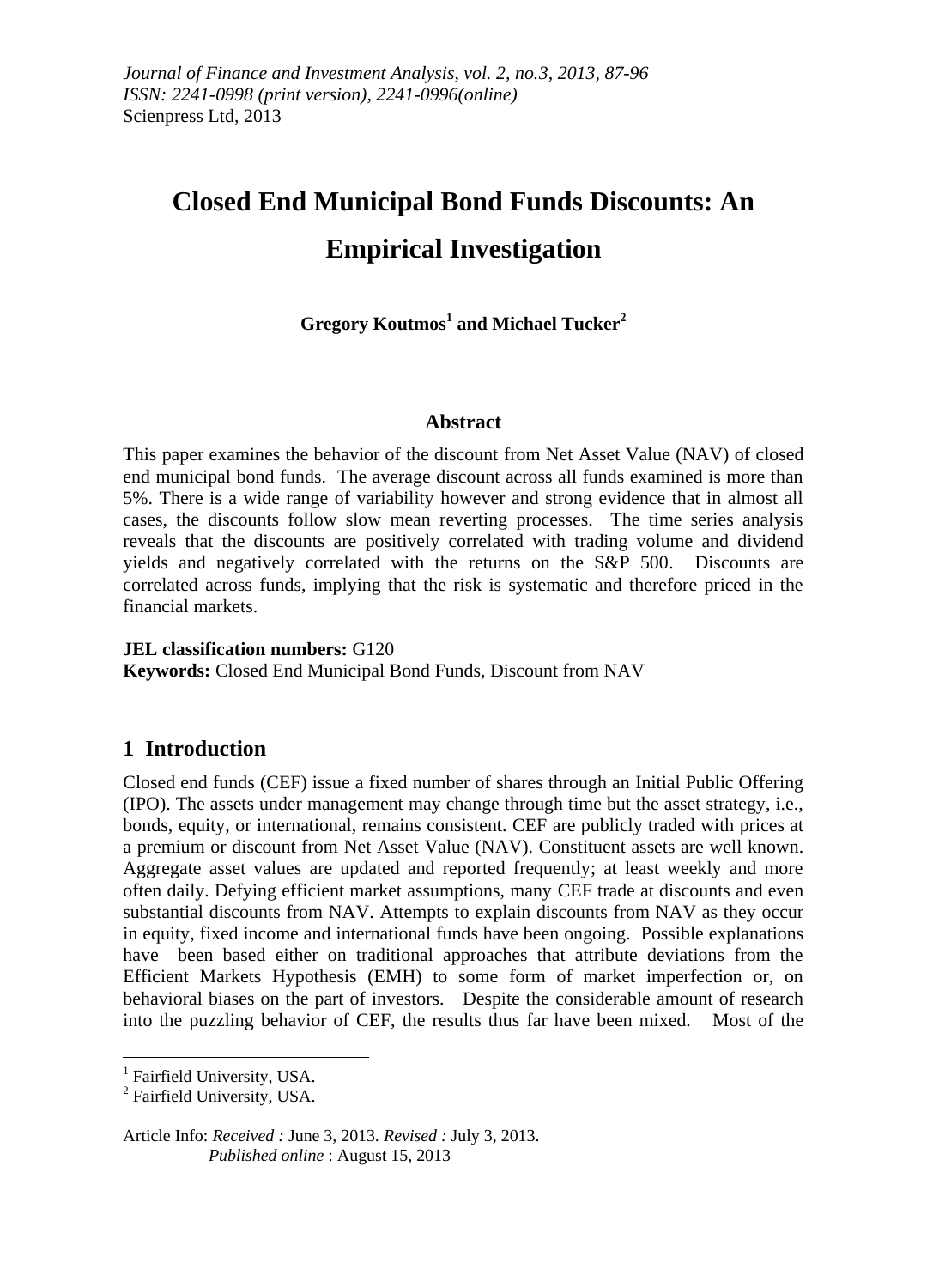research has focused on equity CEF with fewer studies examining bond CEF. There has been a notable lack of research on municipal bond CEF. This omission is in sharp contrast to the size and importance of the market. For example, as of January 2010, 669 closed end funds (CEF) were actively traded with a NAV of over \$192 billion (Closed End Fund Association 2010). Municipal bond funds represent the largest category in terms of assets under management. Closed-end municipal bond funds hold municipal bonds, but they trade like stock CEF. Their prices fluctuate and they may trade at a premium or discount to Net-Asset-Value (NAV).

This paper aims to fill a gap in the literature of CEF by focusing on municipal CEF and the determinants of the associated discounts/premiums. The analysis covers seventy municipal CEF over the last ten years. The average discount of municipal CEF over the last ten years has been around 5.6% with considerable variation. There is evidence of slow mean-reversion in the discount, with very few instances of random walk behavior. Interestingly, discounts across all CEF are highly correlated with the market portfolio suggesting that the presence of systematic risk, similar to what has been observed in the equity CEF. Trading volume and dividend yields are also positively related to the size of the discounts.

The rest of this paper is organized as follows. Section 2 provides a brief review of the literature. Section 3 describes the data and some preliminary findings. Section 4 describes the methodology used and discusses the empirical findings. Section 5 concludes the paper.

# **2 Preliminary Notes**

## **2.1 Literature Review**

Explanations put forward to explain discounts start with hypothesizing that investors discount future high fund fees and subtract the present value of those costs from NAV. The highest management fees are incurred for international stock CEF. Lamont and Thaler (2003) found no support for the discounted fees theory. Actual discounts on country funds were significantly deeper than predicted. Discounts may also be completely uncorrelated to management fees (Gemmil and Thomas 2002).

Another explanation for discounts is that funds hold unrealized capital gains with concomitant tax liabilities. While the gains are incorporated into the NAV, tax liabilities are not (Lee, Shleifer, Thaler 1991). Brickley, Master and Schallheim (1985) and Brauer (1988) found that when CEF announce imminent liquidation of holdings and planned payouts to shareholders, known as "open ending," abnormal returns can be made by buying discounted CEF and holding until payout. If there were tax liabilities accounting for the discounts such arbitrage profits would not be possible since taxes would be due upon liquidation. Similarly Boudreaux (1973) found unrealized appreciation and nondistributed gains explained only a small portion of discount variability.

Noise traders are unsophisticated investors who believe pseudo signals from technical analysts, stockbrokers, or economic consultants (De Long et al. 1990), i.e., they are making trading decisions based on noise in the market place rather than changes in fundamentals. Gemmill and Dylan (2002) and others posit that these "sentiment" traders predominate in CEF trading. They dismiss high agency costs as explanatory on the grounds that changes in discount rates that a rational investor would use to price CEF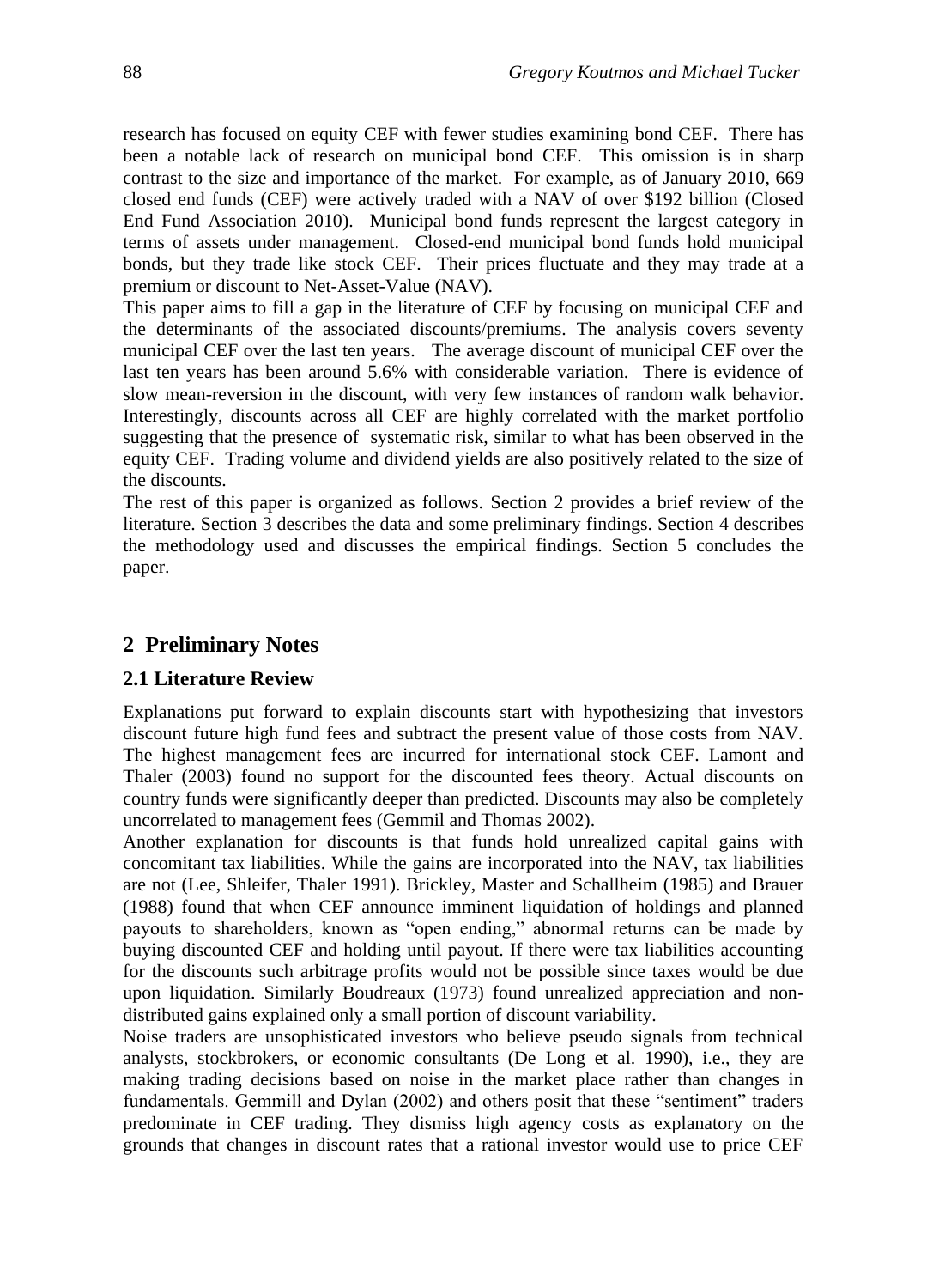NAVs as reflected in interest rates do not explain CEF discounts. Newly issued funds that trade at a premium are even more problematical particularly since the premium decays in short order and these CEF eventually also sell at discounts (Weiss 1989) though bond funds appear to be less impacted by discounting after 120 days with over 50% of new bond issues still selling at a premium instead of a discount. The initial premium is likely the effect of broker fees appended to NAV and accepted by first buyers. Individual investors are the main clientele for small capitalization stocks. Small stock returns are correlatedwith CEF returns supporting the contention that the same clientele trades both securities (Lee, Shleifer and Thaler 1991). Pontiff (1995) found both a January effect for CEF and that discounts from NAV were highly correlated with subsequent returns. These results are comparable to Fama and French's (1992) finding that book to market value ratios predicted returns. Cross sectional premia are weakly related to an index of investor sentiment.

If CEF are mispriced, why don't arbitrageurs take advantage of discounts effectively driving prices toward NAVs? Noise traders are unpredictable and discounts can persist for long periods of time making arbitrage in practice expensive and perhaps unprofitable in most instances. Mean reversion to either NAV (best case) or at least to some steady state discount are needed to make arbitrage profitable. Hughen and Wohar (2006) found trading strategies based on anticipation of mean reversion are very risky. Arbitrage can be difficult and expensive with foreign stocks (Levy-Yeyati and Ubide 2000).

Lee and Moore (2003) noting the lack of research on bond CEF show a significant relationship between bond fund premiums and yield. Investors are willing to pay a premium for higher yields which may be evidence of clientele with a short term investment horizon. Bond CEF discounts may not be explained by the same factors as equity CEF. Municipal bond CEF are excluded by Lee and Moore because their tax free status may cause different trading patterns and municipal bonds cannot be shorted eliminating even the possibility of arbitrage. Both yield and leverage were positively priced; investors were willing to pay a premium over NAV for both. This study found future performance was positively related to fund premiums contrary to findings of equity CEF by Lee, Schliefer and Thaler (1991) and Pontiff (1996); both of these studies used the same sample of CEF exclusive of bond funds. Clientele investing in municipal CEF are interested in tax free monthly income which distinguishes them from equity CEF investors. They may be willing to pay more for leverage that provides that higher income as evidenced from the positive relationship between premiums and yields. With a focus on yield, they may be more willing to pay a higher price for the leverage and bond selection that individuals would find more difficult to replicate than in an equity CEF.

Municipal bond CEF assets may be more thinly and/or infrequently traded than even small stocks. Bid and ask spreads may be wide and largely unknown to bond traders on a timely basis making reported NAVs less certain than those of equity funds. Bond ratings that are reported at the time of issuance are not reliable years from issuance making gauging underlying risk by average CEF portfolio rating virtually useless. Maturity and duration where reported can be useful to determine sensitivity to interest rate changes. If the municipal bond clientele are focused on yield and have a short time investment horizon, changes in the fund's dividend payments could show up in increased volume. Changes in interest rates that increase or decrease NAV would have less of an impact on volume if investors are more concerned about the returns on their initial investment. If the changes in interest rates lead to changes in payouts then those changes may lag increases in volume related to payout changes.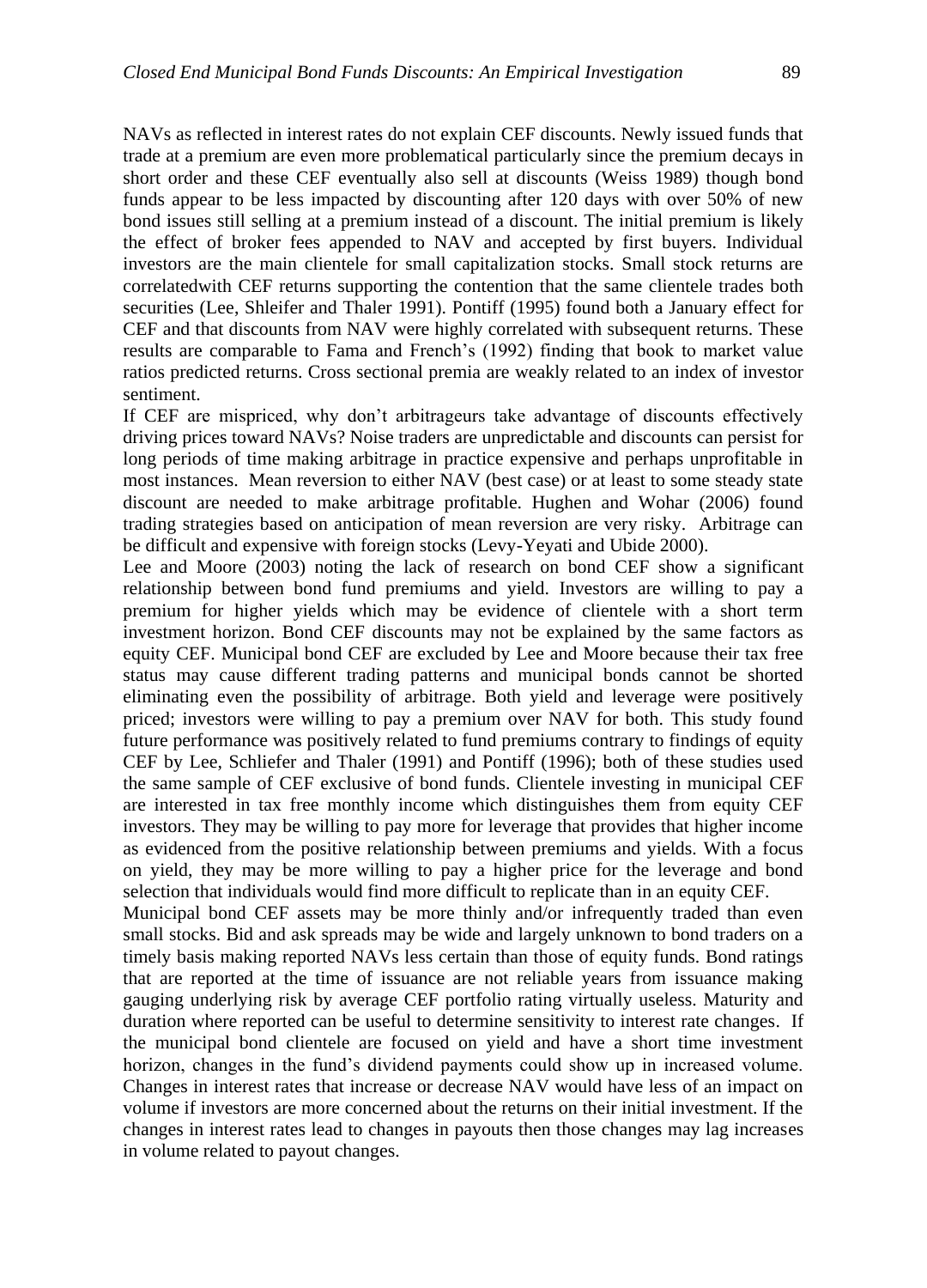Studies have found some evidence of a regression to a mean discount level (Hughen, Mathew, Ragan 2005) but not a regression to NAV. The null hypothesis of zero structural breaks in discounts from NAV was rejected on a small sample of CEF, the 19 of 516 equity CEF that did not have a unit root, but structural breaks were very infrequent (Hughen and Wohar 2006).

If municipal CEF have a portfolio of assets that would be difficult to replicate, a premium to NAV could result. Premiums have been in evidence in previous research (Weiss 1989) particularly at issuance and the decline in premiums to discounts has been observed to be slower for bond CEF than for equity CEF. Overall, slight premiums of 1% for bond CEF were found over a sample period while equity CEF averaged a 6% discount (Abraham et al. 1993).

At least two events over the last ten years could be important to municipal CEF valuation and discounts from NAV and could be responsible for regime changes in discounts from NAV. The first is the Jobs and Growth Tax Relief and Reconciliation Act of 2003 which reduced the tax rate on capital gains and dividends to 15% through 2010. Municipal CEF could have lost some attraction which can be measured in changes in discounts and volume. The second event was the collapse of the Auction Rate Security market in February 2008. Municipalities accounted for 50% of this \$330 billion market while municipal CEF using short term leverage to boost yields accounted for 19% of the market (Lee 2008). Holders of ARS can elect to rollover, sell or buy ARS at each auction. In February 2008 as subprime mortgage defaults rose, more holders of ARS elected to sell at the same time that buyers became scarce. Municipal bond issuers had ARS contracts that imposed penalties in the form of interest rates as high as 20% for failing to conduct a successful auction. CEF issued ARS suffered a similar fate but the penalties in the form of increased interest rates were quite low under contract thereby having only a marginal impact on dividend payouts. The perceived viability of companies that provided default insurance to both ARS and municipal bonds were being called into question since these same insurers were guarantors of subprime mortgage pools. This further reduced the market value of ARS and municipal bonds. NAVs of municipal CEF were hit by concern about possible default of underlying municipal securities or at least a devaluation of assets due to suspect insurance and municipalities paying outstanding ARS paying substantial penalty interest rates as high as 20%.

#### **2.2 Data and Preliminary Findings**

All data was obtained from Bloomberg. A screen for closed end municipal bond funds with volume of greater than 1000 shares traded on December 8, 2009 and with holdings greater than 95% invested in municipal bonds constituted the initial sample. Of the 228 funds that passed the initial screen, 70 had daily price data over a ten year period from 12/1/99 to 12/1/09. These constituted the sample of CEF. Daily volume, NAV, and twelve trailing month dividend yields for each of the CEF was downloaded. Daily closing values for the S&P 500 and the Russell 2000 for the same dates were also obtained from Bloomberg as were the Federal Funds rate representing short-term interest rates and the yield to maturity on the constant maturity 10- year Treasury Notes representing long-term interest rates.

Following the convention, we define the discount (premium) from market value (NAV) as follows: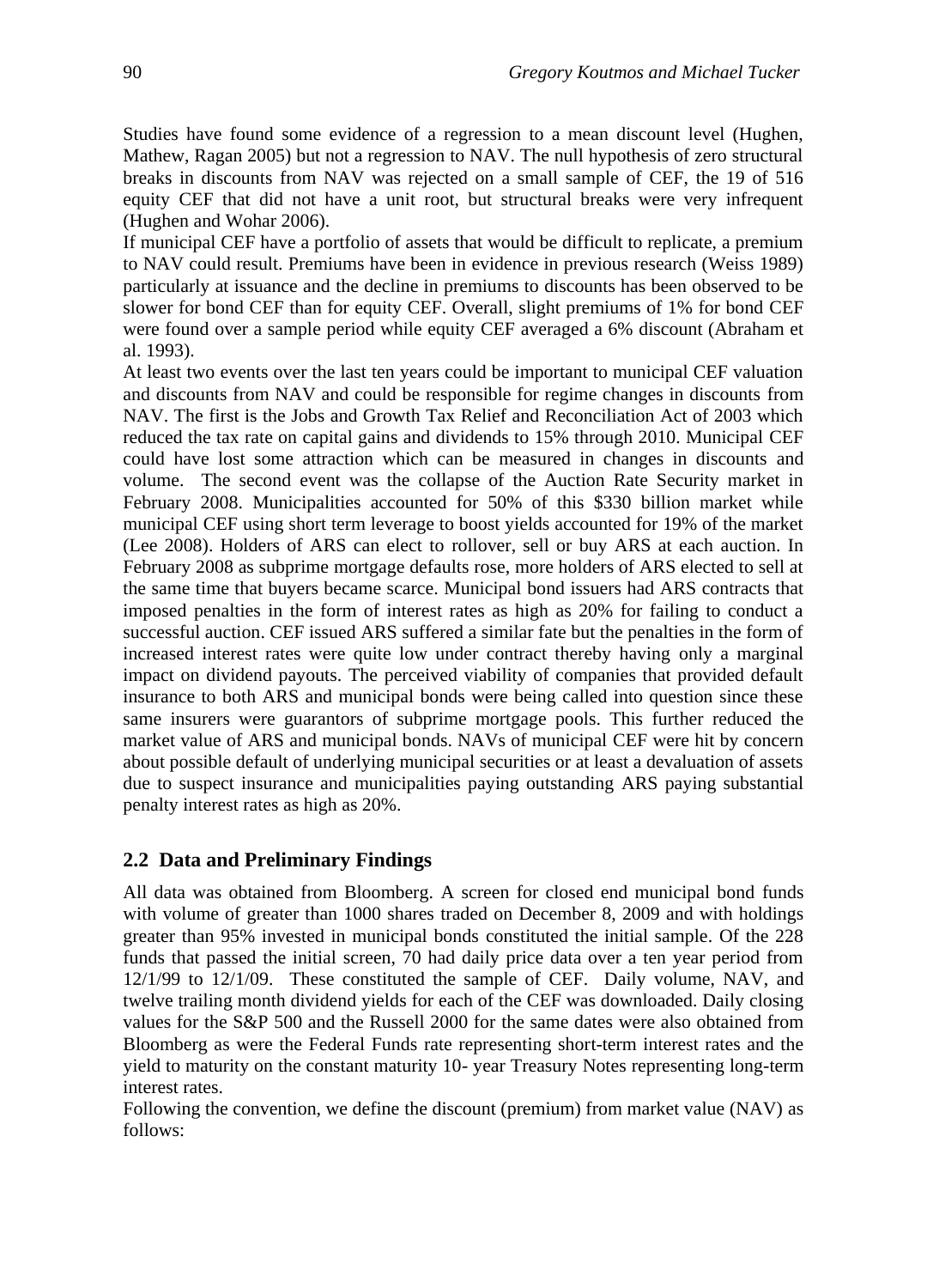$Discount_t = 100 (NAV_t - Price_t)/NAV_t$ 

where, *NAV<sup>t</sup>* and *Price<sup>t</sup>* are the net asset value and price of the municipal CEF respectively.

(1)

To get a sense of the statistical properties of the average municipal CEF we construct an equally weighted portfolio of all seventy CEF and we calculate some descriptive statistics for the portfolio discount. The results are reported in Table 1. The average discount is above 5% but during the sample period it has gone as high as 28.7% and as low as 0.62%. The associated graph shows the fluctuations of the discount over time. The high of 28.7% was reached during the fall 2008 financial crisis. Before that, the discount was moving between 0% and 10%. The estimates for skewness and kurtosis as well as the Jarque-Bera test suggest that the series is not normal. Likewise, the histogram shows substantial positive skewness.

Many studies have found that the discount for equity CEF is mean reverting. To test the hypothesis that the discount is mean reverting we calculated the Phillips-Perron (PP) statistic for both the portfolio and all seventy individual CEF. The PP test is based on the regression

*discount<sub>t</sub>* =  $b_0 + b_1$  (*t* - *T/2*) +  $b_2$  *discount<sub>t-1</sub>* +  $u_i$ , (2)



Table 1: Average Discount; Preliminary Statistics for Equally Weighted Portfolio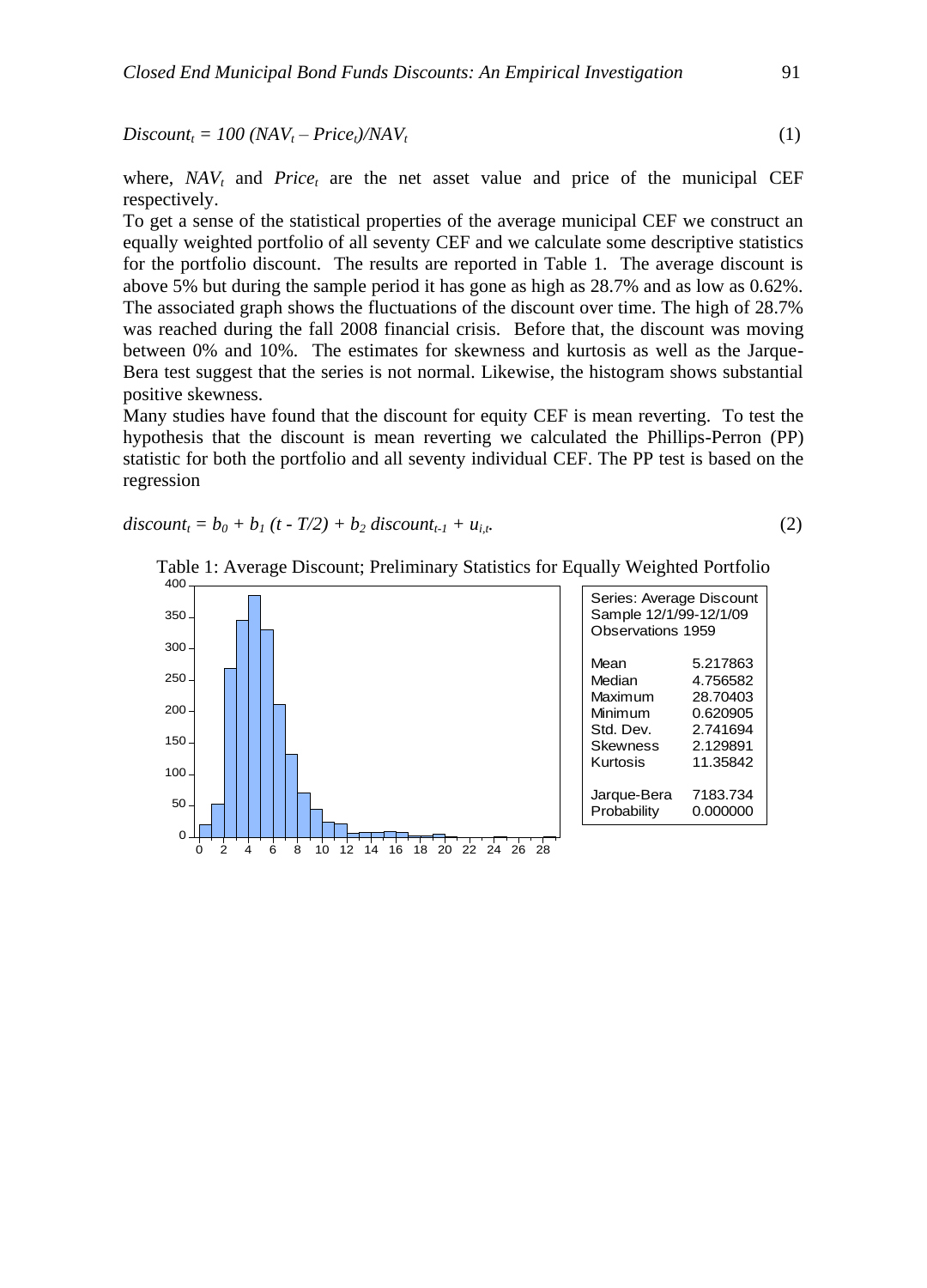



The null hypothesis is H<sub>0</sub>:  $b_2 = 1$  vs., H<sub>1</sub>:  $b_2 < 1$  where, T is the sample size. Acceptance of the null hypothesis would imply that the discounts are non-stationary or, equivalently, there is a unit root in their univariate representation. Alternatively, rejection of the null hypothesis implies that the discounts are mean reverting. The estimated PP statistic for the equally weighted portfolio as well as results for individual CEF are reported on Table 2. The hypothesis that the discount of the equally weighted portfolio is a random walk is decisively rejected at the 1% level of significance at least . This is in agreement with earlier findings on equity CEF. Specifically, Reichert and Timmons (1998), Hughen, Mathew and Ragan (2005) and Lee, Sheifer and Thaler (1991) find that the discounts on equity CEF are mean-reverting. This property violates the Efficient Markets Hypothesis (EMH). Theoretically it may be exploited to generate abnormal profits, e.g., a trading strategy of buying funds with the highest discounts could generate risk free profits. Hughes and Wohar (2006) however reject mean reverting discount trading strategies as too risky.

|  | Table 2: Unit Root Tests. |  |
|--|---------------------------|--|
|--|---------------------------|--|

|                              | <b>Equally</b>   | Weighted | Average               | $\bf PP$ | for |
|------------------------------|------------------|----------|-----------------------|----------|-----|
|                              | <b>Portfolio</b> |          | <b>Individual CEF</b> |          |     |
| <b>PP</b> statistic          | $-4.8654***$     |          | $-5.2707***$          |          |     |
| Standard Deviation of PP for |                  |          | 1.3193                |          |     |
| <b>Individual CEF</b>        |                  |          |                       |          |     |
| # of Unit Root Rejections    |                  |          | 66                    |          |     |
| # of Unit Root Acceptances   |                  |          | 4                     |          |     |

Notes: \*\*\*, \*\*, and \* denote significance at the 1%, 5% and 10% levels respectively. The critical values for the PP test are  $-3.9627$  (at 1%),  $-3.4121$  (at 5%) and  $-3.1279$  (at 10%).

The tests for the individual CEF show that in 66 out of 70 funds the random walk hypothesis is rejected while in 4 out of 70 cases the random walk hypothesis is retained.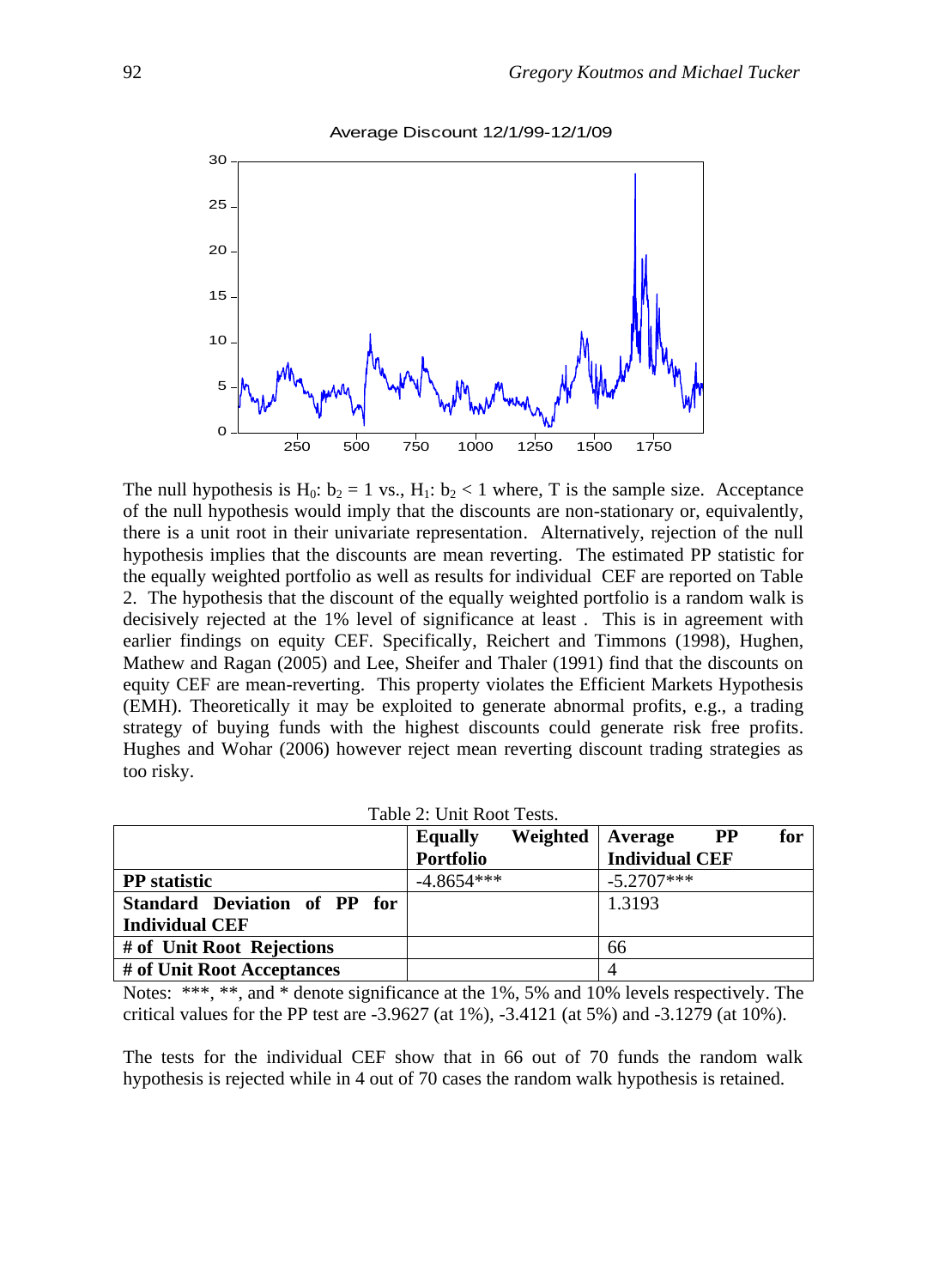# **3 Main Results**

#### **3.1 Time Series Analysis**

The time series model we use for each individual CEF is described as follows:

$$
Discount_{t} = b_{0} + b_{1}[Feb2008] + b_{2}[Dec2002] + b_{3} ln \left[ \frac{vol_{t}}{vol_{t-1}} \right] + b_{4}(try_{t} - try_{t-1})
$$
  
+  $b_{5} ln \left[ \frac{S\&P_{t}}{S\&P_{t-1}} \right] + b_{6} ln \left[ \frac{R2000_{t}}{R2000_{t-1}} \right] + b_{6}(Ir_{t} - Ir_{t-1})$   
+  $b_{7}(sr_{t} - sr_{t-1}) + \varepsilon_{t}$  (2)

where,

*Feb08* = equal to 1 for dates in February 2008 when ARS (auction rate security) market failed,

 $Dec02 =$  equal to 1 for dates in December 2002, the month prior to the 2003 tax act going into effect,

 $vol_t$  = trading volume on CEF at time *t*,

 $t t v_t$  = twelve trailing months dividend yield of CEF at time *t*,

 $S\&P_t = S\&P 500$  index

 $R2000<sub>t</sub>$  = Russell 2000 as a proxy for investor sentiment,

 $lr<sub>t</sub>$  = the yield to maturity on the 10-year gov't note as a proxy for the long term rate,

 $sr<sub>t</sub>$  = the federal funds rate as a proxy for the short-term rate.

To avoid multicollinearity problems, the variable R2000 is orthogonalized with respect to the S&P 500. Similarly, the short-term rate is orthogonalized with respect to the longterm rate.

Table 3 is a summary table reporting average statistics across the 70 individual regressions.

| Table 3: Results of Regressions Run on Seventy Muni CEF Summarized |     |         |        |        |         |              |
|--------------------------------------------------------------------|-----|---------|--------|--------|---------|--------------|
| variable                                                           |     |         | mean   | median | std dev | avg t stat   |
| constant                                                           |     |         | 0.1154 | 0.0862 | 0.0900  | 3.4905***    |
| dummy<br>2008                                                      | for | Feb     | 0.0964 | 0.0914 | 0.1065  | 0.5236       |
| dummy<br>2001                                                      |     | for Dec | 0.0140 | 0.0070 | 0.0728  | 0.0834       |
| discount lag 1                                                     |     |         | 0.9794 | 0.9822 | 0.0122  | 270.5309***  |
| volume                                                             |     |         | 0.0010 | 0.0009 | 0.0005  | $3.6388$ *** |
| tty                                                                |     |         | 1.9445 | 1.9762 | 1.1580  | 18.6919***   |
| S&P                                                                |     |         | 0.1276 | 0.1172 | 0.0444  | 9.7804***    |
| <b>Russell 2000</b>                                                |     |         | 0.0337 | 0.0309 | 0.0410  | 1.3629       |
| $l-t$ rate                                                         |     |         | 0.3625 | 0.3339 | 0.6828  | 1.2558       |
| s-t rate                                                           |     |         | 0.0159 | 0.0146 | 0.0608  | 0.2729       |

Table 3: Results of Regressions Run on Seventy Muni CEF Summarized

Notes: \*\*\*, \*\*, and \* denote significance at the 1%, 5% and 10% levels respectively.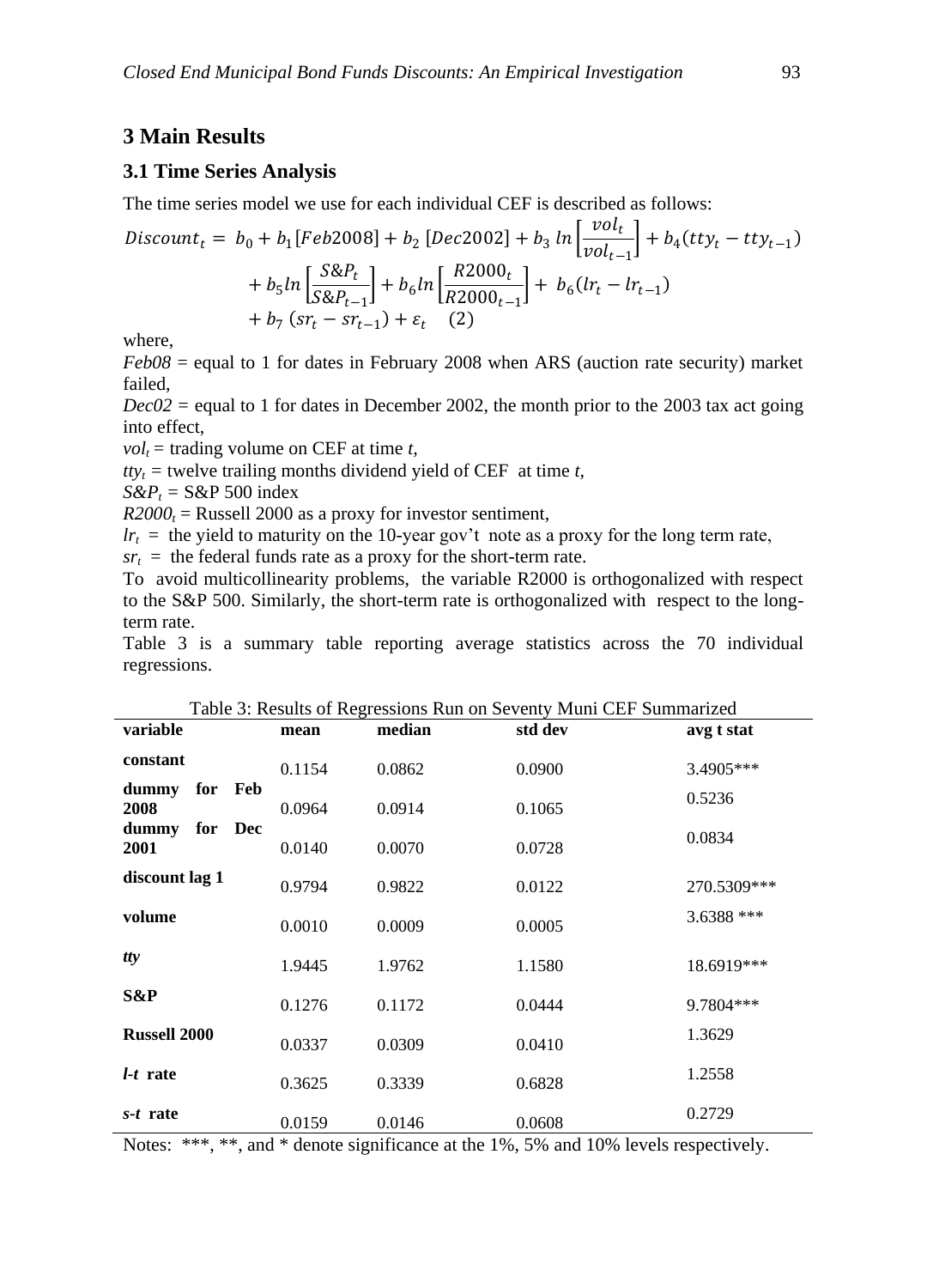As can be seen the constant is significant, implying that on average these funds sell at a discount. Also, the lagged value of the discount is highly significant and very close to unity, even though in the overwhelming majority of cases the unit root hypothesis was rejected. Still, the coefficient of the lagged shows a high degree of persistence. On average, trading volume is positively related to the discount and so is the 12-month trailing dividend yield. Interestingly, the coefficient for the S&P 500 is negative and statistically significant. Given the definition of the discount in equation 1, the implication is that the percent change in price (capital gains yield) is positively related to the S&P 500 or, to put it differently, the beta with respect to the market portfolio is positive and statistically significant. Both the long term and the short term interest rates are statistically insignificant.

Examining each fund's regression outcomes by count in Table 4 provides a clearer picture of the impact of the variables on the discount from NAV. The constant is mostly positive and statistically significant (59 out of 70 CEF). This in turn implies that the overwhelming majority of municipal CEF have a positive long-term discount. The dummy variable representing February 2008 when there were major disruptions in the auction rates securities (ARS) markets had a negative impact on discount rates across 59 funds but only one fund's coefficient was statistically significant at the 95% level or better. The other dummy variable representing changes in the tax code to lower rates on dividends and capital gains shows no significant impact. The lagged value of the discount is highly significant (70 out of 70) as is the trading volume (63 out of 70). The signs in both cases are positive. It is not obvious why the trading volume should be positively related to the discount from NAV. It is possible that high volume is associated with a rush to exit the market, akin to a panic that could easily be ascribed as an overreaction common among noise traders. The S&P 500 index is negatively correlated with the discount from NAV for all CEF and significant at better than the 95% level in all regressions. When the S&P index rises the discount to NAV narrows. This reflects a positive exposure to the stock market index, i.e., investors buying municipal CEF driving up prices at the same time as prices are rising for the  $S\&P$ . When the  $S\&P$  index increases, the change in the discount rate is negative; prices are rising more rapidly than underlying NAV which is likely due to rising demand for muni funds. In simpler terms, municipal CEF have a positive beta with the market and therefore discounts are positively correlated across funds. Given that the exposure is systemic we conclude that it should also be priced in the markets.

The discounts to NAV are negatively related to the Russell 2000 stock index (57 out of 70) but this relationship is significant in 24 cases. Recalling that the Russell 2000 has been orthogonalized with respect to the S&P 500, we can say that in those 24 cases there significant residual exposure to the Russell 2000. The positive sign implies that the prices of municipal CEF are negatively related to the Russell 2000. Such a finding suggests that municipal CEF and small stocks (represented by the Russell 2000) are substitutes in the portfolios of investors.

This appears to support the clientele hypothesis of Lee, Shleifer and Thaler (1991). Small investors buy Russell Index stocks while selling muni CEF. Selling drives down the price of CEF resulting in a positive change to the discount as buying increases Russell 2000 returns.

For 50 funds, 23 of them statistically significant, increases in *l-t* rates increased the discount from NAV. The sign of the long-term interest rate is positive in 50 cases and negative in 20 cases. The positive occurrences are significant for 23 funds. Such is result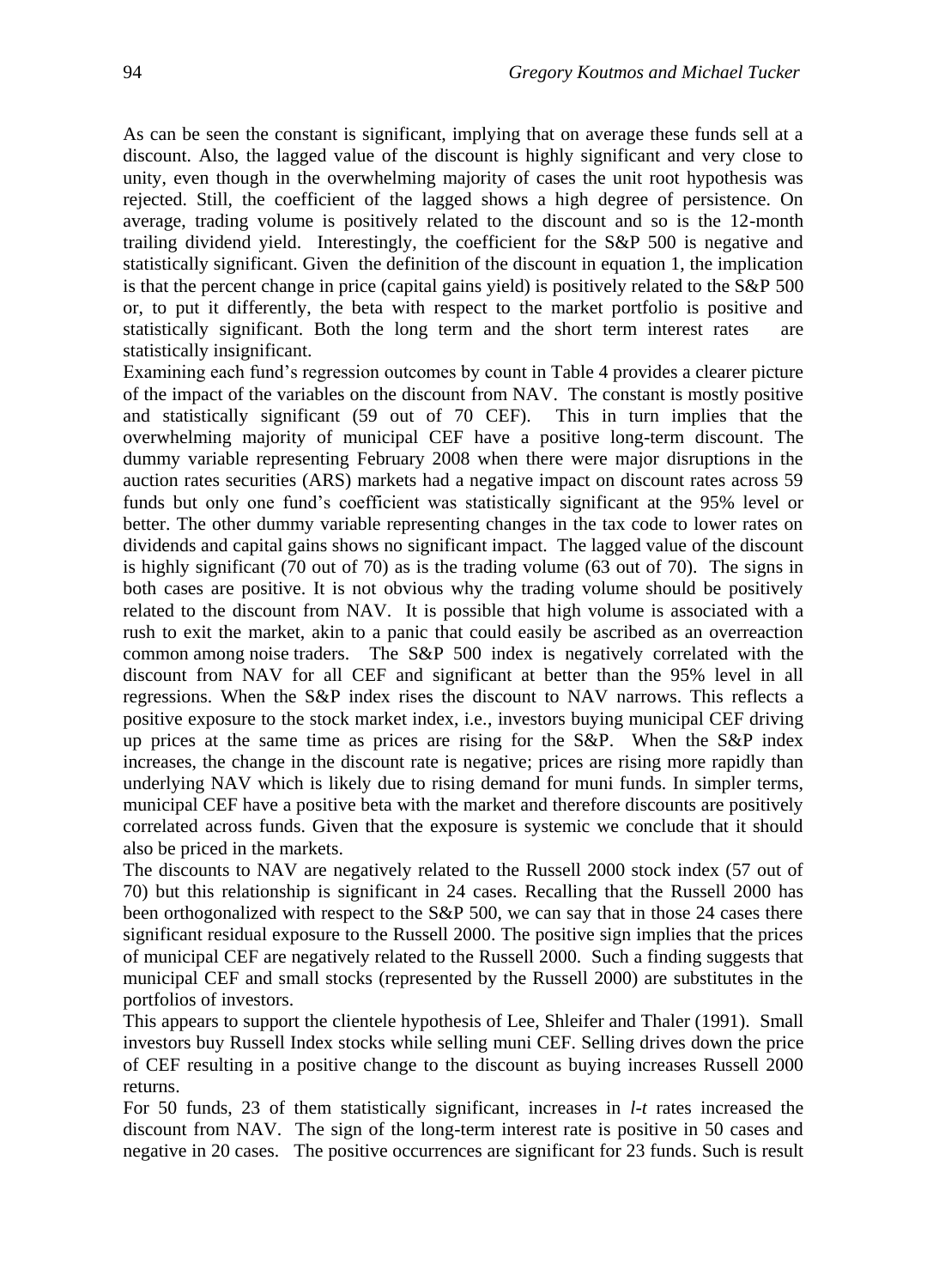is likely due to both a drop in NAV, i.e., underlying bond valuations held by the CEF fall, and a selloff of the funds in anticipation of further NAV erosion. There are also 9 instances with negative and significant parameters. It is possible that some funds with larger cash positions could benefit from rising rates because of buying opportunities with newly issued municipal debt offering higher yields making them more attractive and raising the NAV to price ratio.

Increases in short-term interest rates were more often associated with declines in the discount from NAV for 42 funds out of the 70 but only significantly in 3 cases. Rising short-term rates make the leverage that most funds employ more expensive. This would have a direct impact on their yield making them less attractive.

| variable            | # of positive<br>coefficients | # of significant<br>positive<br>coefficients | $#$ of negative<br>coefficients | # of<br>significant<br>negative<br>coefficients |
|---------------------|-------------------------------|----------------------------------------------|---------------------------------|-------------------------------------------------|
| constant            | 68                            | 59                                           | 2                               | $\theta$                                        |
| dummy for Feb 2008  | 11                            | $\theta$                                     | 59                              |                                                 |
| dummy for Dec 2002  | 34                            | $\Omega$                                     | 36                              | $\theta$                                        |
| discount lag 1      | 70                            | 70                                           | $\Omega$                        | $\overline{0}$                                  |
| volume              | 70                            | 63                                           | $\Omega$                        | $\theta$                                        |
| tty                 | 66                            | 61                                           | 4                               |                                                 |
| S&P                 | 0                             | $\theta$                                     | 70                              | 70                                              |
| <b>Russell 2000</b> | 57                            | 24                                           | 13                              | $\theta$                                        |
| <i>l-t</i> rate     | 50                            | 23                                           | 20                              | 9                                               |
| s-t rate            | 28                            | 0                                            | 42                              | 3                                               |

Table 4: Count of Muni CEF out of Sample: Sign and Significance by Variable

Significance counts are based on the 5% level.

## **4 Conclusion**

This paper has examined the behavior of the discount in closed end municipal bond funds. The average discount across all funds examined is more than 5%. There is a wide range of variability however and strong evidence that in almost all cases, the discounts follow slow mean reverting processes. The time series analysis reveals that the discounts are positively correlated with trading volume and dividend yields, and negatively correlated with the returns on the S&P 500. This in turn implies that discounts are correlated across funds, implying that the risk is systematic and therefore priced in the financial markets. Investor clientele consisting of a coterie of small investors acting as noise traders seems to be supported by the positive relationship between muni bond CEF discount rates and Russell 2000 returns and the negative relationship between discounts and S&P 500 returns. Small investors could be buying small stocks and selling muni bond CEF at the same time. Selloffs in munis drive up the discount rate. Buying of muni CEF and subsequent narrowing of the discount rate seem to coincide with buying in the S&P 500.

The strong association between volume and a widening discount rate also supports the noise trading hypothesis posited by Lee, Shleifer and Thaler (1991) and others.